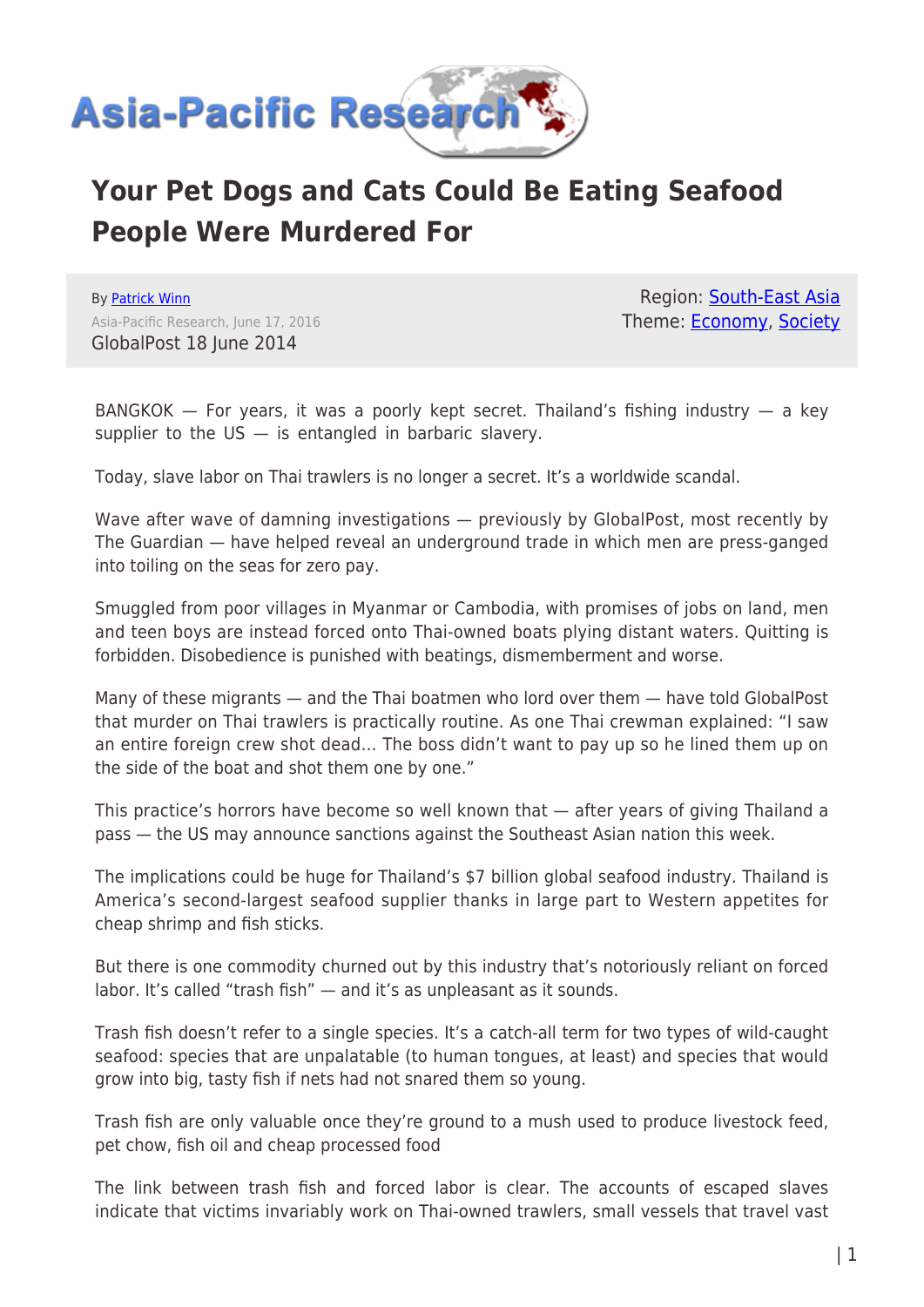distances to dredge trash fish in giant nets.

Southeast Asia's seas are so overfished that high-value species are increasingly rare. The scarcity of quality fish forces trawler captains to scour for loads and loads of trash fish - a grueling, labor-intensive chore.

"There is great pressure to drive down costs," said Steve Trent, executive director of the London-based Environmental Justice Foundation, which has conducted extensive investigations into forced labor on Thai trawlers. "In some people's minds, that's practically legitimized the use of slave labor."

"The fisheries are out of control," Trent said. "There is no effective management. In a relatively short time, since the industrial trawlers were introduced to the region, you've had a more than 90 percent decline in catch. They're crumbling beneath the weight of this mismanagement."

Much of the supply chain from trawler net to supermarket is simply not monitored or properly policed. By the time slavery-tainted fish reaches the shore, the origins have been obscured by a series of fishmongers and middlemen. The system is so murky that seafood companies can't honestly assert that their trash fish purchases are slavery free.

"They claimed they don't know. Or they're preferred to look the other way," Trent said. "But now you have clear evidence of abuse in the production of trash fish … and you cannot be sure you don't have something on your shelves that does not have slavery or forced labor in its production."

Here are three items reliant on trash fish that you may find in your pantry or freezer:

Shrimp: Thailand is the world's largest shrimp exporter and and America's largest foreign shrimp supplier.

The shrimp aren't directly farmed using forced labor. But shrimp are often fed the mushedup sea life collected on slave boats. "That has been proven beyond any reasonable doubt," Trent said. The Guardian has directly implicated the planet's largest shrimp exporter — a massive Thailand-based conglomerate called CP Foods — in feeding slave-caught trash fish to shrimp.

CP Foods has long sold shrimp to Wal-Mart and Costco as well as Tesco, a UK-headquartered superstore chain, and France's Carrefour. So far, only Carrefour has stopped buying shrimp from CP Foods following Guardian's expose.

Dog and cat food: Ground-up trash fish are a common ingredient in pet food. No investigation has linked a particular pet chow factory to forced labor but "it's wholly reasonable to expect that trash fish may be entering supply chains producing cat food and dog food," Trent said.

Last year, \$171 million worth of dog and cat food entered the US from Thailand, according to the United States Department of Agriculture. When it comes to dog and cat food in "sealed in airtight containers" — which typically means wet pet food — Thailand is America's top foreign supplier.

Fish sauce: Trash fish is a key ingredient in fish sauce — a savory, amber-colored liquid. In